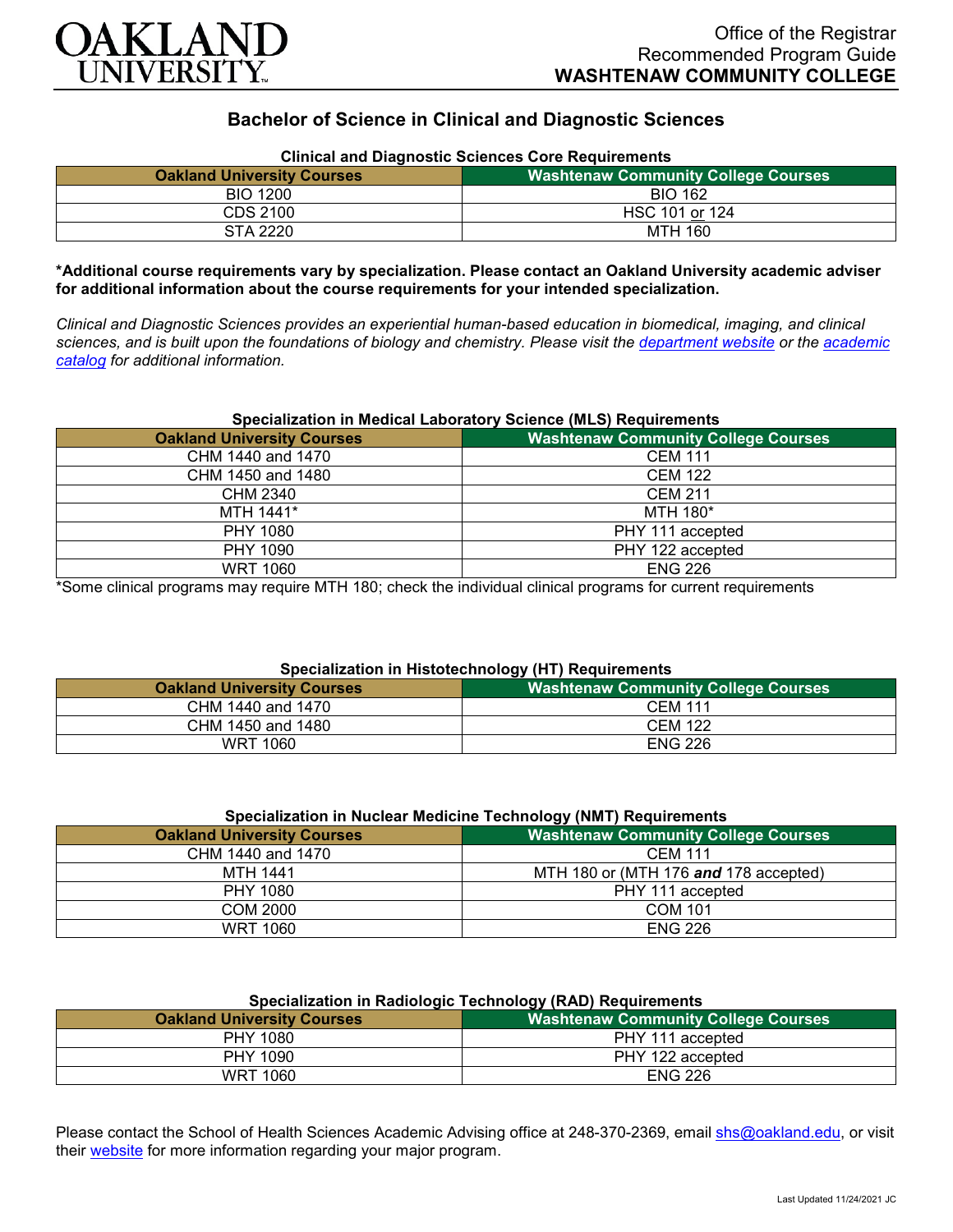

# **Bachelor of Science in Clinical and Diagnostic Sciences**

| <b>Clinical and Diagnostic Sciences Core Requirements</b> |                                            |
|-----------------------------------------------------------|--------------------------------------------|
| <b>Oakland University Courses</b>                         | <b>Nashtenaw Community College Courses</b> |
| <b>BIO 1200</b>                                           | <b>BIO 162</b>                             |
| CDS 2100                                                  | HSC 101 or 124                             |
| STA 2220                                                  | MTH 160                                    |

**\*Additional course requirements vary by specialization. Please contact an Oakland University academic adviser for additional information about the course requirements for your intended specialization.**

*Clinical and Diagnostic Sciences provides an experiential human-based education in biomedical, imaging, and clinical sciences, and is built upon the foundations of biology and chemistry. Please visit the [department website](https://www.oakland.edu/shs/clinical-and-diagnostic-sciences/) or the [academic](http://catalog.oakland.edu/preview_program.php?catoid=53&poid=8663)  [catalog](http://catalog.oakland.edu/preview_program.php?catoid=53&poid=8663) for additional information.*

#### **Specialization in Pre-Clinical Professions (Medicine, Dentistry, Optometry, Veterinary Medicine) Requirements**

| <b>Oakland University Courses</b>               | <b>Washtenaw Community College Courses</b>      |
|-------------------------------------------------|-------------------------------------------------|
| CHM 1440 and 1470                               | <b>CEM 111</b>                                  |
| CHM 1450 and 1480                               | <b>CEM 122</b>                                  |
| CHM 2340, 2350 and 2370                         | CEM 211 and 222                                 |
| PHY 1010 and 1100                               | <b>PHY 111</b>                                  |
| PHY 1020 and 1110                               | <b>PHY 122</b>                                  |
| WRT 1060                                        | <b>ENG 226</b>                                  |
| Elective Credits (more options available at OU) | ENG 111; MTH 180; MTH 191; (PSY 206 or HSC 147) |

#### **Specialization in Pre-Pharmacy Requirements**

| <b>Washtenaw Community College Courses</b> |  |
|--------------------------------------------|--|
| <b>CEM 111</b>                             |  |
| <b>CEM 122</b>                             |  |
| CEM 211 and 222                            |  |
| MTH 191                                    |  |
| <b>PHY 111</b>                             |  |
| <b>ENG 226</b>                             |  |
|                                            |  |

| Specialization in Pre-Physician Assistant Requirements |                                            |
|--------------------------------------------------------|--------------------------------------------|
| <b>Oakland University Courses</b>                      | <b>Washtenaw Community College Courses</b> |
| <b>BIO 1201</b>                                        | Satisfied by completing (BIO 161 and 162)  |
| CHM 1440 and 1470                                      | <b>CEM 111</b>                             |
| CHM 1450 and 1480                                      | <b>CEM 122</b>                             |
| <b>CHM 2340</b>                                        | <b>CEM 211</b>                             |
| PHY 1010 and 1100                                      | <b>PHY 111</b>                             |
| <b>PSY 1000</b>                                        | <b>PSY 100</b>                             |
| <b>PSY 2250</b>                                        | PSY 206 or HSC 147                         |
| <b>WRT 1060</b>                                        | <b>ENG 226</b>                             |

Please contact the School of Health Sciences Academic Advising office at 248-370-2369, email [shs@oakland.edu,](mailto:shs@oakland.edu) or visit their [website](http://www.oakland.edu/shs/advising) for more information regarding your major program.